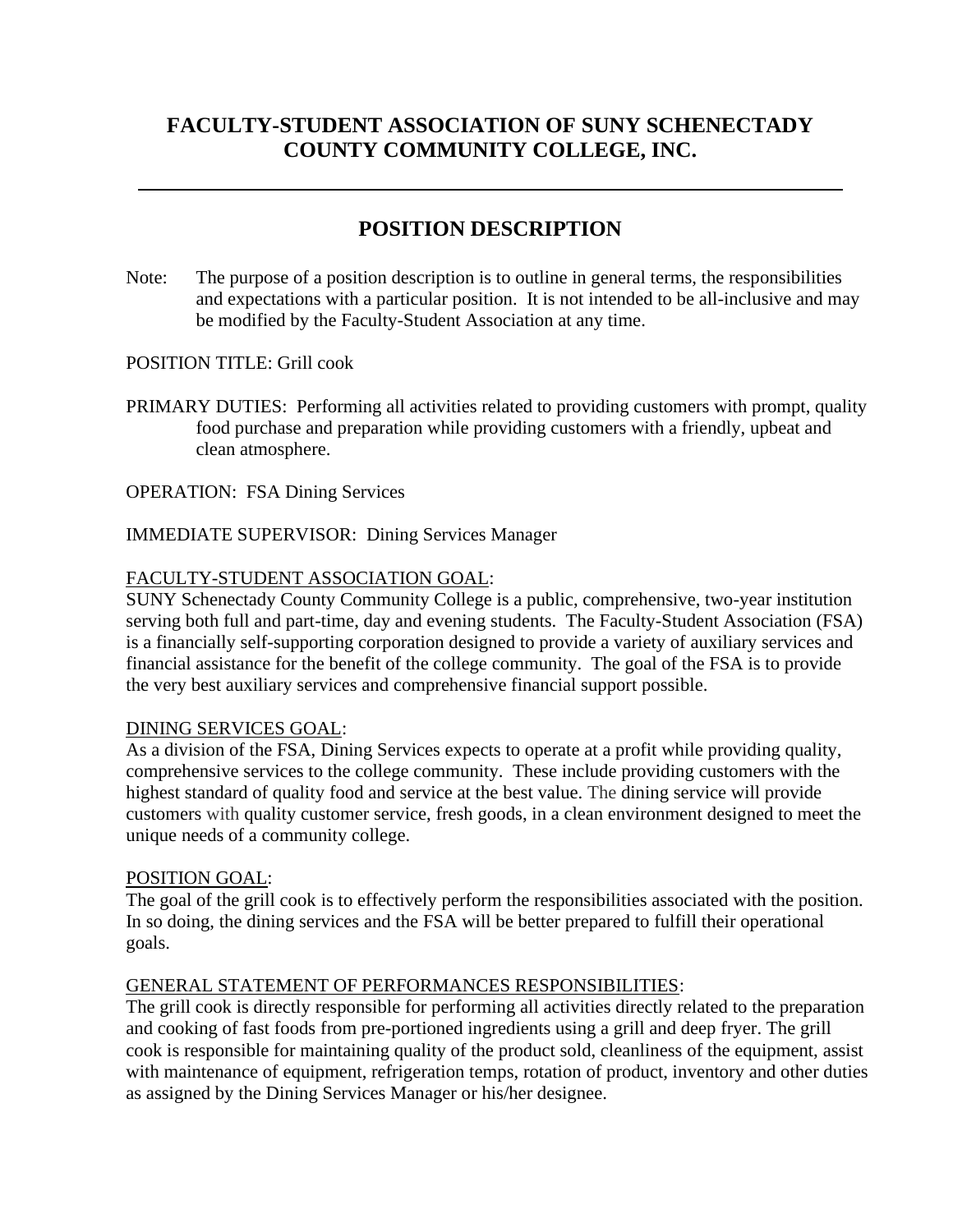## EXAMPLES OF PERFORMANCE RESPONSIBILITIES (Not All-Inclusive):

## OPERATIONAL

- Cooking of foods using a grill and deep fryer.
- May use other machines for food preparation
- Maintain adequate production levels per customer demands
- Dress and assemble sandwiches according to established portion and styling specifications and standards
- Ensure proper preparation, utilization, storage and rotation of food to maintain high standards of sanitation and quality
- Maintains a clean and sanitary work area
- Perform cleaning tasks to maintain cleaning standards and work as a team player
- Adhere to dress code requirements.
- Work as a cashier on a POS terminal or computerized register
- Follow cash handling and register policies under the established guidelines

# EQUIPMENT/SUPPLIES

- Perform equipment maintenance in accordance with preventive maintenance checklist
- Maintain equipment temp logs in accordance with guidelines

## CUSTOMER SERVICE

- Welcome and communicate with every customer to provide excellent customer service
- Ensure customer satisfaction by demonstrating a positive attitude and smile.
- Develop a positive working relationship with campus administration/faculty, staff and students
- Discover customer needs and appropriately suggest product with every customer to enhance service.
- Assist customers in the selection and purchase of foods and beverages
- Respond to customer needs and thank every customer
- Present oneself professionally and demonstrate clear communication with all customers
- Prepare food orders to the FSA standard

# **OTHER**

- Exhibit outstanding team player attitude through outstanding attendance and punctuality
- Communicate regularly with the management
- Perform other duties necessary for the effective operation of Dining Services in general or as assigned by management.

# GENERAL PERFORMANCE EXPECTATIONS

The grill cook is expected to perform the responsibilities associated with the position in a highly effective, efficient and responsible fashion. This position has a variety of responsibilities that